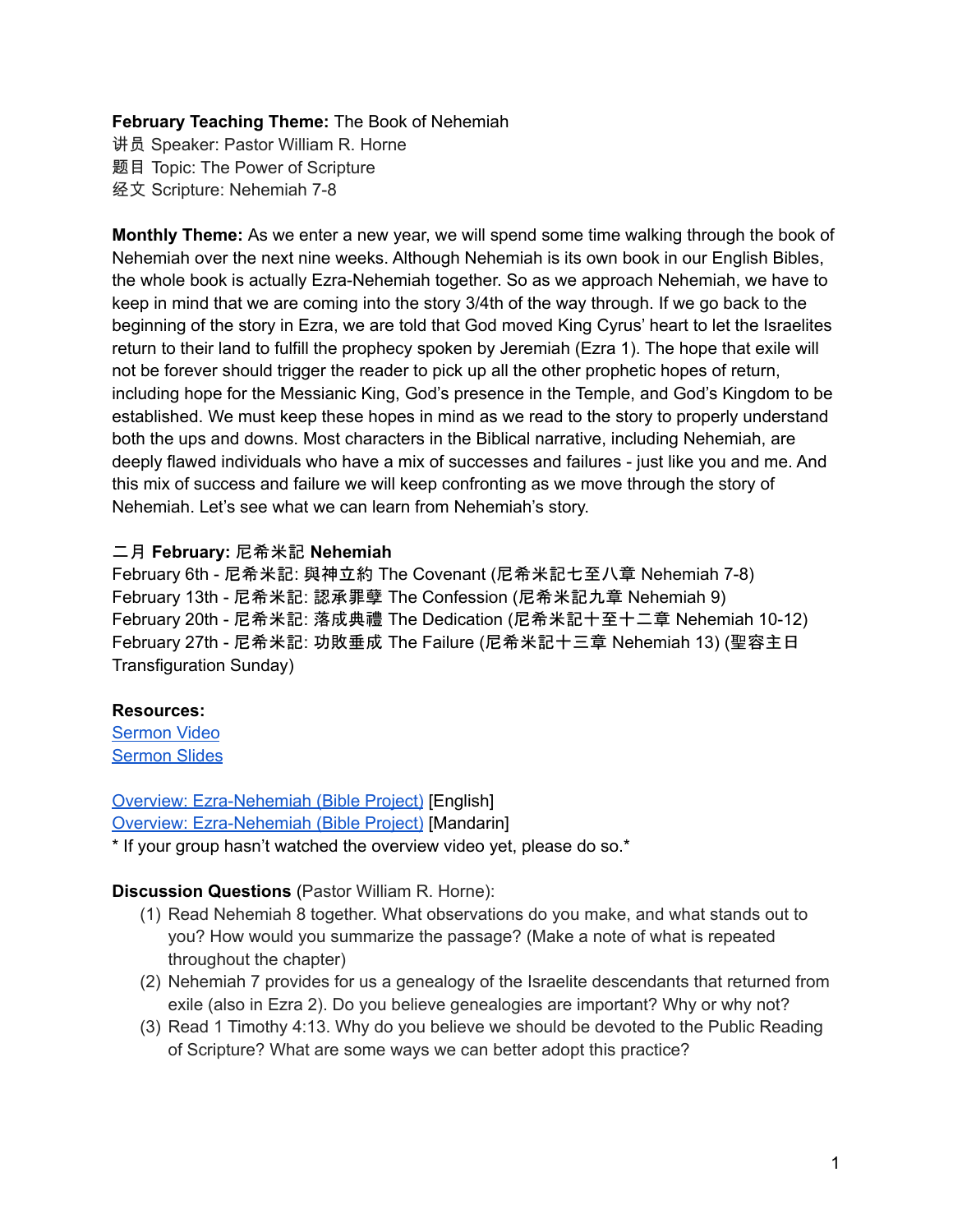- (4) Re-read Nehemiah 8:8. We see that the public reading of Scripture alone is not sufficient, but we need understanding. What are some ways we can better seek understanding of the Scriptures as a community?
- (5) The 11th-century theologian Anselm had a motto that the Christian life is "faith seeking understanding." What does that phrase mean to you, and how does it help you understand the Christian pursuit of spiritual formation?
- (6) After hearing the reading of Scripture, the people of Israel responded in action. What three actions did they take in response? (See Notes). How can we follow their model?

# **Important Notes** (Pastor William R. Horne)**:**

Notes on Q1: As you read through this chapter, make sure you recall the context from both the [Monthly](https://docs.google.com/document/d/1kdIsb1XcIs7gpJh6mmgzNf6Jnqwm4iO9jFQe6U3OtNY/edit#bookmark=id.ldbe2mqdl12r) Theme section and the Bible [Project](https://docs.google.com/document/d/1kdIsb1XcIs7gpJh6mmgzNf6Jnqwm4iO9jFQe6U3OtNY/edit#bookmark=id.d2puhpmovfox) video. Context is key to understanding the movements of the story. This phrase "All the People" is repeated eight times in the chapter, along with multiple other phrases referring to the whole community acting together - making it a clear theme. All the People in unity choose to gather and seek the face of God - through his Scriptures.

Notes on Q2: As we exit Nehemiah 6 and enter chapter 7, the Jerusalem Wall Project is finally Complete. All that is left to do for Nehemiah is to build more homes and properly repopulate the city with those Israelite descendents who had returned from exile. To do so, Nehemiah refers to the same genealogical record, written down in Ezra 2, and he kindly rewrites it all for us here in chapter 7, with a few changes - so there is no need to turn back a few pages. Now, most of the time, when we are reading our Bible, and we come across a genealogy - we, understandable so, skip over it or at most a quick skim read. But, we must recognize the value of these types of records both in the Scriptures and in our own lives. **They reveal a need for us to remember our ancestral past, not as a measure of exclusion of others, but as a recognition of where we have been and what has made us today. Again, the theme of memory is critical throughout Scripture - remember where you have been, who has gone before you, and what God has done.** Genealogies also are strategically used in parts of Scripture to make theological points, like in the book of Ruth or Matthew, that use them to say something about the Messiah. Here, Nehemiah's purpose, in using the genealogy, is again to repopulate the city with Israelite descendants - which fits well with his and Ezra's agenda.

Notes on Q3: The public reading of Scripture is a key to this unity and oneness of identity. When we read the Scriptures out loud together - it calls us to reenter the story of God's people, grounding our identity in a common history. (See [Slide](https://docs.google.com/presentation/d/1L5TOsoW8zqh8I0tph-OCeqOV-tKmFaVjRZyTaB-_fNU/edit?usp=sharing) 7 for tracing of this practice in the Bible). Every time the people of God stopped practicing the communal, public reading of Scripture, they forgot their identity and how they should live - leading to idolatry and injustice. Ezra and Nehemiah have returned from this exile and must take up this practice again - publically reading Scripture to remind the people who they are and how they should live. This practice is then carried on throughout Judaism, in Jesus' day, and the early Christian church. We, too, must commit to this practice - of hearing the Scriptures read together. The public reading of Scripture is also the heart behind the same question we begin every discussion with: Read the passage together and simply talk about what you see, what you hear.